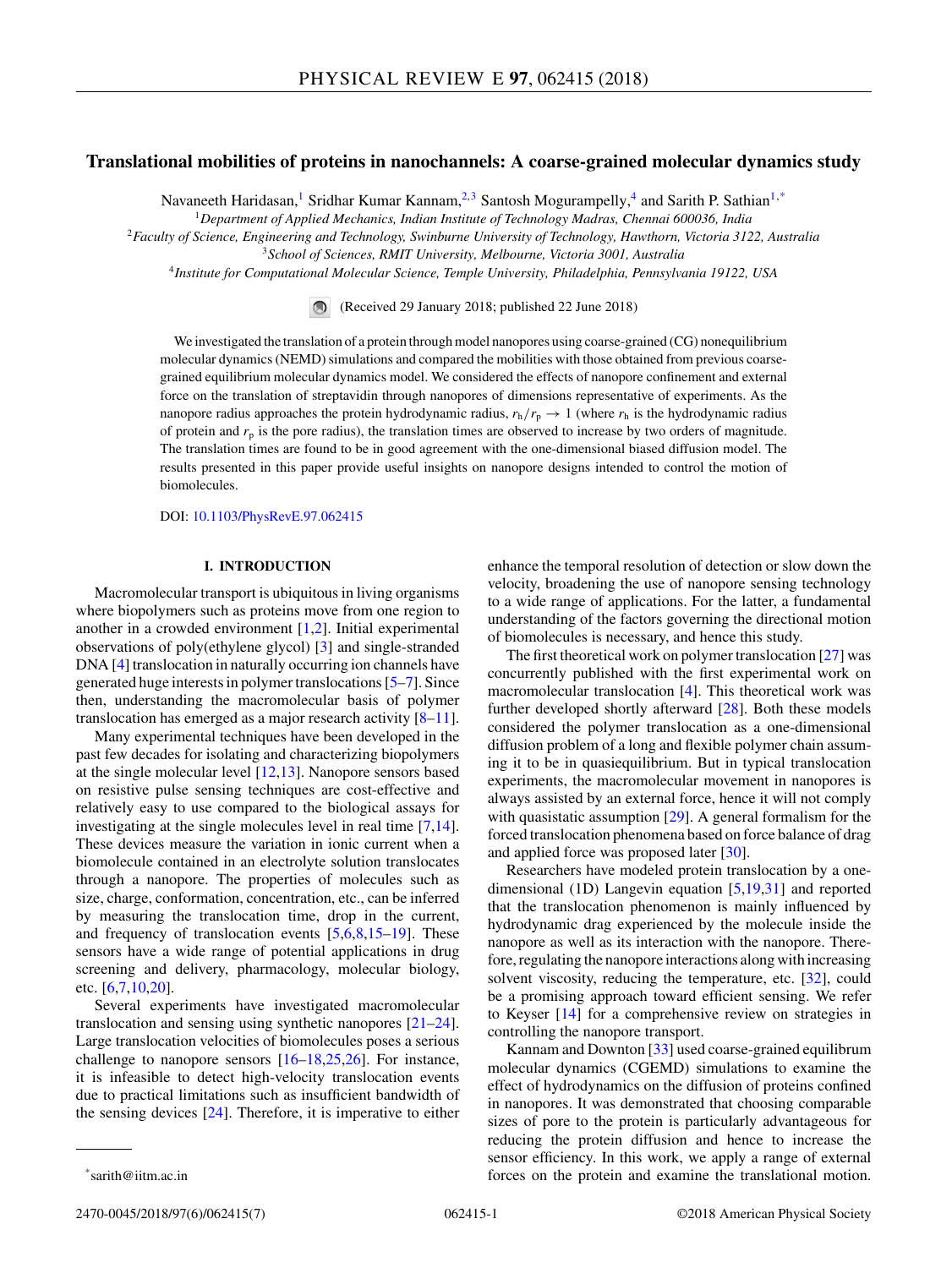

FIG. 1. Coarse-grained model of the protein streptavidin (PDB code: 4JO6 [\[36\]](#page-6-0)), confined in a nanopore of radius 5 nm. The nanopore, protein backbone, and side chains are colored in gray, green, and purple, respectively. The solvent is not shown for visual clarity.

The external force can be regarded as an overall effect of electrophoretic force on the protein. The effects arising from partial atomic charges on different segments of proteins are not considered [\[19\]](#page-6-0). Comparison of the translational mobility influenced by external force and pore diameter with those of the CGEMD model mentioned above and translation time distribution correspondence with a continuum model forms the core of this research.

#### **II. SIMULATION DETAILS**

The interactions between coarse-grained beads are modeled using the Martini force field [\[34,35\]](#page-6-0). The protein streptavidin (PDB code: 4JO6 [\[36\]](#page-6-0)) is coarse-grained at the residue level (Fig. 1) and each solvent bead represents four water molecules. The protein is solvated in a solvent box with its center of mass (c.m.) tethered to the box center. The system is equilibrated in the *N*-*P*-*T* ensemble at 300 K temperature and 1 bar pressure using a Berendsen thermostat and barostat, respectively. In the next step, the nanopore is created by freezing the solvent beads outside the required pore region in such a way that the pore and *z* axis are aligned. The pore length is kept fixed at 20 nm and the radius  $r_p$  is varied from 4 to 12.5 nm to examine the effect of confinement on the mobility. Periodic boundary conditions were applied in all three directions making the pore infinitely long for all the simulation cases. Considering the fact that the protein is moving through an infinite length pore, the term translation is used throughout this study in lieu of translocation found in nanopore literatures.

The protein has a radius of gyration, *r*g, of ∼2*.*2 nm and the maximum length of protein *m*, considering all its orientations is ∼6*.*5 nm. For the comparison with nanopores, protein size is quantified throughout the study in terms of hydrodynamic radius, *r*h. The hydrodynamic or Stokes radius is defined as the radius of a hard sphere which has a bulk diffusion coefficient equivalent to the protein under similar simulation conditions. *r*<sup>h</sup> is estimated as 3.22 nm from Stokes-Einstein relationship,  $D_t^{\infty} = k_b T / 6 \pi \eta r_h$ , where the viscosity [\[33\]](#page-6-0)  $\eta$ (1.01 cP) of the solvent and finite-size corrected bulk diffusion coefficient [\[37\]](#page-6-0)  $D_t^{\infty}$  (0.0682 nm<sup>2</sup>/ns) were calculated from equilibrium molecular dynamics simulations of protein in bulk. The protein is forced through the pore by applying external forces corresponding to accelerations  $a<sub>z</sub>$  in the range of 1.0–5.0  $(10^{-3} \text{ nm}/\text{ps}^2)$ . For brevity, we use the values of acceleration throughout this paper to represent the force applied on the protein. To avoid the protein adsorption to the nanopore, the protein's c.m. is tethered in the radial direction to the pore axis by using a harmonic potential with a force constant 12 kcal mol<sup>-1</sup>  $\AA^{-2}$ . Hence the protein is free to move in the *z* direction and restrained to move in the *x* and *y* directions. No restraints are applied on the rotational degree

of freedom of the protein. The production simulations are carried out in the *N*-*V* -*T* ensemble with a time step of 20 fs for 200 ns using the GROMACS [\[38\]](#page-6-0) simulation package. The simulation models and protocols are adapted from Kannam and Downton [\[33\]](#page-6-0).

#### **III. RESULTS AND DISCUSSION**

#### **A. Conformational stability of the protein**

In the translocation experiments at physiological conditions, globular proteins are generally proclaimed to maintain its conformation without any significant changes [\[19,39\]](#page-6-0). But in NEMD simulations, the proteins are reported to undergo conformational changes due to the large external forces [\[40–42\]](#page-6-0). To measure the conformational stability of the protein, we measured the root-mean-square deviation (RMSD) and the radius of gyration  $(r_g)$  during the translation in our NEMD simulations.

RMSD is a measure of the protein's conformational change which is calculated as the root-mean-square deviation of the protein's atom positions with respect to a reference structure.

$$
RMSD(t) = \sqrt{\frac{1}{N} \sum_{i=1}^{N} \left[ \mathbf{r}_i(t) - \mathbf{r}_i^{\text{ref}} \right]^2},
$$
 (1)

where *N* is the number of atoms in the protein. The  $\mathbf{r}_i(t)$ represents the position vector of the *i*th atom at time *t* and  $\mathbf{r}^{\text{ref}}_i$  denotes its reference structure position vector. The radius of gyration,  $r_g = \sqrt{\frac{1}{N} \sum_{i=1}^{N} (\mathbf{r}_i - \mathbf{r}_{c.m.})^2}$  of the protein, on the other hand, quantifies its globular size providing an alternate quantification of the protein's conformational changes. The time evolution of RMSD and  $r<sub>g</sub>$  is shown in Figs. [2\(a\)](#page-2-0) and  $2(b)$  as the protein translocates through the pore, at an applied force corresponding to the acceleration 1.0 (10−<sup>3</sup> nm*/*ps2). We find no significant deviation in the conformational state of the protein, indicating that the magnitudes of external forces considered in the NEMD simulations are reasonably appropriate to investigate the translation phenomena. Similar observations were made at the other accelerations encountered in this study.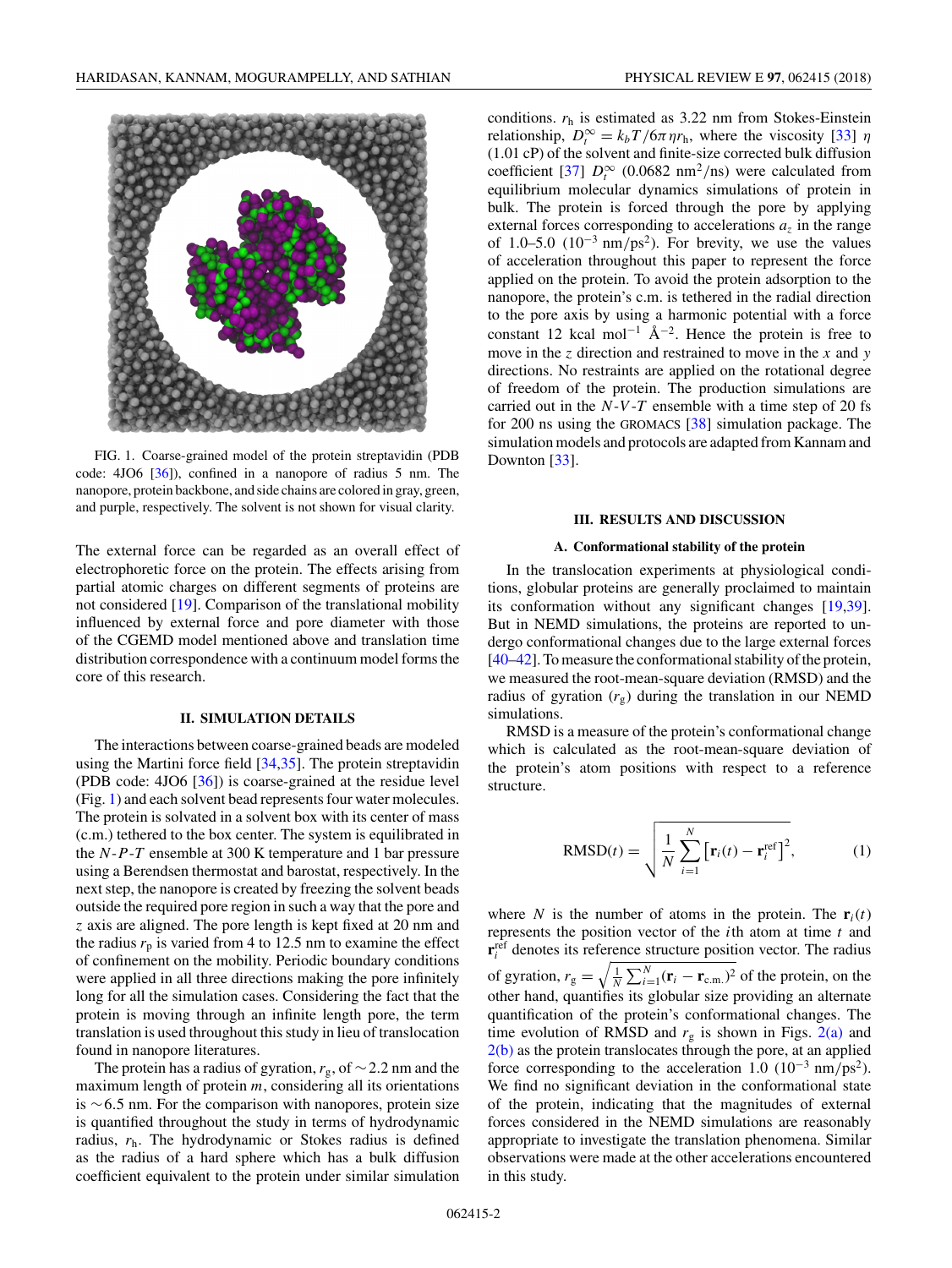<span id="page-2-0"></span>

FIG. 2. (a) RMSD and the (b) radius of gyration  $(r<sub>s</sub>)$  of streptavidin with time during the translation at an acceleration of 1.0 (10−<sup>3</sup> nm*/*ps2) in NEMD simulation.

#### **B. Translation process and mobilities**

Previous studies reported that proteins could be adsorbed on the nanopore surface which significantly increases the translocation time, induce conformational changes, and even trigger the activation of binding sites of the protein [\[43–47\]](#page-6-0). While it is important to understand such effects, we simplified our model by tethering the c.m. of the protein to the pore axis with a harmonic potential, to primarily study the translation mechanism without the protein adsorbing to the pore surface.

In Fig.  $3(a)$ , we show the instantaneous c.m. position of the protein along the pore axis, *z*, in ten independent simulations for a pore radius of 4.5 nm and at an external force corresponding to acceleration of 1.0 (10−<sup>3</sup> nm*/*ps2). For a given trajectory, we observe that *z* exhibits local fluctuations on short timescales corresponding to protein's typical random



FIG. 3. (a) The instantaneous center-of -mass position of streptavidin along the pore axis, *z*, with time for ten replica simulations for a pore radius of 4.5 nm and at an acceleration of 1.0 (10−<sup>3</sup> nm*/*ps2). (b) The evolution of the average center-of-mass position of streptavidin along the pore axis,  $\langle z \rangle$ , at different pore radii ranging between 4 and 12.5 nm.



FIG. 4. (a) The average translation velocity *v* of protein as a function of the pore radius at different accelerations corresponding to external forces. (b) Comparison of average mobility  $\mu$  calculated from nonequilibrium MD simulations [legends are the same as Fig.  $4(a)$ ] with the Einstein-Smoluchowski predictions as in Eq. [\(2\)](#page-3-0) (triangles).

walk in a thermal environment. Due to the external force, the protein translocates along the pore axis with a net velocity. From the independent simulations for particular values of applied external force and pore radii, the velocities based on *z* were calculated and averaged to get a mean velocity. The error bars in Fig.  $4(a)$  represent the standard deviation of the mean velocity values calculated from independent simulations. A *t* test [\[48\]](#page-6-0) was adopted to ensure that the calculated mean value represents the population mean with sufficient confidence. For the case with largest standard deviation, it was found that the margin of error is around 10% of the mean value at a confidence level of 90%. Thus we conclude that the calculated mean value represents the population mean value with the error of 10% or less at 90% confidence.

While the observation of protein translation is quite natural because of the applied force, the effects of pore radius on protein dynamics are found to be significant, as shown in Fig.  $3(b)$ . The linearity of the average c.m. position of the protein along the pore axis,  $\langle z \rangle$ , indicates that the velocity is constant throughout the nanopore of any radius,  $r_p$ . The higher strength of protein-nanopore interactions with decreasing pore radius is seen to reduce the protein displacements significantly. Notably, in a nanopore of the smaller radius considered in our simulations, the protein is observed to displace barely about its size during the entire 200 ns trajectory. On the other hand, for the largest radius considered, the protein displaces approximately  $100r<sub>g</sub>$  in 200 ns, which is two orders greater than the average displacement of protein in bulk due to diffusion (based on the Péclet number calculation defined later).

The above results demonstrate that there are considerable variations in protein displacements depending on the pore radius at a given applied force. To understand the dynamics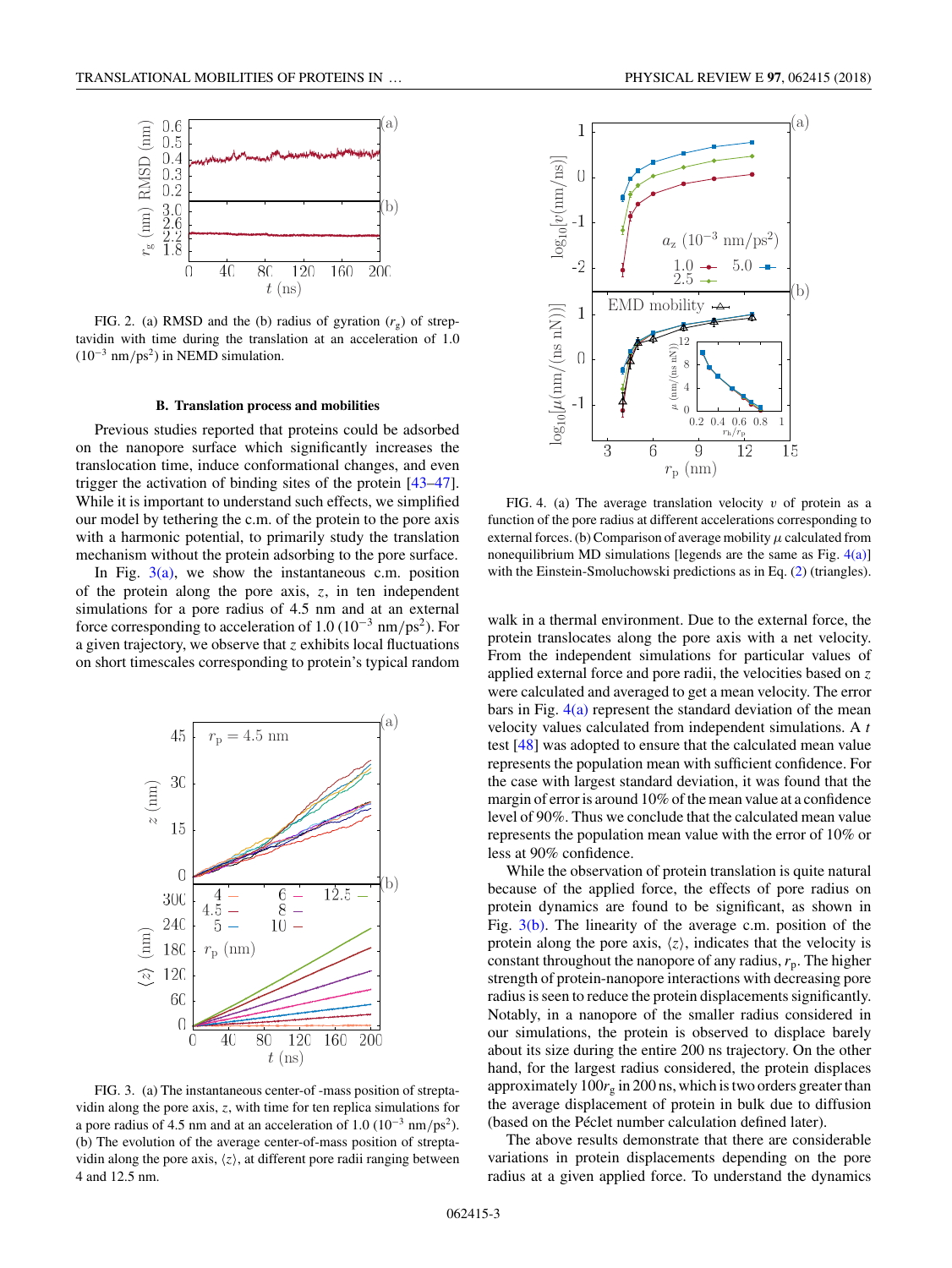<span id="page-3-0"></span>of the protein, the mean velocity *v* calculated using  $\langle z \rangle$  is displayed in Fig. [4\(a\)](#page-2-0) at different applied forces. Consistent with the variations in  $\langle z \rangle$ , the velocities are seen to change significantly with the pore radius. The change of velocity is observed to span an order of magnitude below a critical pore radius,  $r_p^c$ , and approaches a constant value for  $r_p > r_p^c$ . This reveals the effect of pore friction on the translation velocity and consequently the translation time. This is similar to the translocation dynamics of polymer chains where the pore friction increases with a decrease of pore diameter and dominates as a finite-size effect especially for a short polymer [\[49\]](#page-6-0). The proportional relation between the translation velocity and external forces obtained from the simulations suggests that the forces used are in the linear regime.

Another interesting feature observed from Fig.  $4(a)$  is that the qualitative differences in velocity with  $r_p$  are almost identical at given external forces. To quantify such a behavior, we calculated the mobility,  $\mu$ , as the ratio of velocity to the applied force and the results are displayed in Fig. [4\(b\).](#page-2-0) Following the qualitative features observed for the velocities, we find that the mobilities are independent of the applied force for  $r_p > 4$  nm, which is consistent with the experimental observation that the biopolymer electrophoretic mobilities are independent of the applied electric fields both in free solution [\[50\]](#page-6-0) and in a translocation setup [\[51\]](#page-6-0). However, the mobility significantly decreases as  $r_p$  equals 4 nm or in general as it approaches the dimensions of the protein.

The translation mobilities calculated from the velocities can be directly compared [\[52,53\]](#page-6-0) with the predictions of the Einstein-Smoluchowski relation:

$$
\mu(r_{\rm p}) = D(r_{\rm p})/k_{\rm B}T,\tag{2}
$$

where  $D(r_p)$  is the diffusion coefficient of the protein in a nanopore of radius  $r_p$ ,  $k_B$  is the Boltzmann constant, and *T* is the temperature in Kelvin. Assuming that the  $D(r_p)$  is independent of the applied force [\[54\]](#page-6-0), we evaluated  $\mu(r_p)$  by using the respective  $D(r_p)$  obtained under the equilibrium conditions [\[33\]](#page-6-0). Interestingly, we observe an excellent agreement between the  $\mu$  obtained from the NEMD simulations and the EMD-based Einstein-Smoluchowski predictions.

The comparison of mobilities from EMD and NEMD simulations in Fig.  $4(b)$  indicates that quantitatively the system exhibits similar behavior in terms of diffusion and external forcing velocity when the pore diameter is varied. From the mean values and error bars from Fig. 5, it can be observed that EMD and NEMD mobilities lie very close to each other for  $r_p$  values other than 4 nm ( $r_h/r_p = 0.805$ ). This equivalence is applicable even for large forces considered in the simulation where diffusion timescales are almost two orders lesser than forced translation timescales. (The two-order difference between transport rates is quantified by Péclet number Pe for the protein, defined as the ratio of forced translation rate to diffusion transport rate, Pe =  $\frac{r_h v(r_p)}{D(r_p)}$  where  $v(r_p)$  is the velocity due to external force). Apparently, it can be safely assumed that the equivalence between EMD and NEMD mobilities prevails for any external forces between equilibrium and the forces considered in the simulation. This is not the case with pore sizes close to  $r<sub>h</sub>$  considered in the simulation as shown in Figs.  $4(b)$ and 5. There is a marked variation of mobility experienced



FIG. 5. Ratio of EMD to NEMD mobilities for different pore sizes and applied forces. There is a marked variation of the ratio with respect to the applied forces when the pore size is closer to protein dimensions.

by the protein with respect to the applied force for  $r_p$  value 4  $(r_h/r_p = 0.805)$ . This indicates that the mobility values depend on the force applied, which signifies the presence of excessive drag compared to other pores in the study. A similar observation has been made before in the literature for DNA translocation [\[55\]](#page-6-0).

#### **C. Probability distribution function of translation times**

Numerous attempts were made previously to theoretically formulate the distribution of translocation times [\[41,56–58\]](#page-6-0). Among these, Talaga *et al.* [\[41\]](#page-6-0) proposed a biased 1D Fokker-Planck diffusion model with relatively realistic boundary conditions which was later corrected as Schrödinger's first passage probability distribution function (FP-PDF) [\[58,59\]](#page-6-0).

Following the arguments and the treatment of Talaga and Li [\[41,58,59\]](#page-6-0), we use 1D FP-PDF to broadly describe the translation of protein through nanopores under the influence of a constant force. Since the mobilities from EMD and NEMD are equivalent from Fig.  $4(b)$ , we use Eq. (2) and velocity-force relation of mobility from NEMD to replace diffusion coefficient *D* of the original 1D FP-PDF. For the translation, the protein has to travel a distance *l* in time *t*, with an induced velocity *v*. Due to the stochastic nature of the translation process, the time required to translocate distance *l* assumes a probability distribution,  $p(t)$ , given by

$$
p(t) = \left[\frac{l^2 F}{4\pi k_B T v t^3}\right]^{1/2} e^{-F(l-tv)^2/4k_B T v t}.
$$
 (3)

In the above equation, we chose  $l = 50$  nm and *F* as the external force corresponding to the acceleration of 1.0 (10−<sup>3</sup> nm*/*ps2). The velocity is obtained by scaling the EMD mobility in Eq. (2) with *F*.

Figure [6](#page-4-0) depicts  $p(t)$  obtained numerically for streptavidin at different values of  $r_p$ . We observe that while the shape of  $p(t)$  remains unaffected, the width and peak height changes significantly with  $r_p$ . The range of translation times calculated directly from NEMD velocities (circles) lies within the width estimated using Eq. (3). Moreover, the NEMD values are centered around the higher probability region for most cases of *r*p. However, as the protein is restrained to the nanopore axis, the translation process is smooth without the adsorption on pore walls. Also the capture phenomena of the protein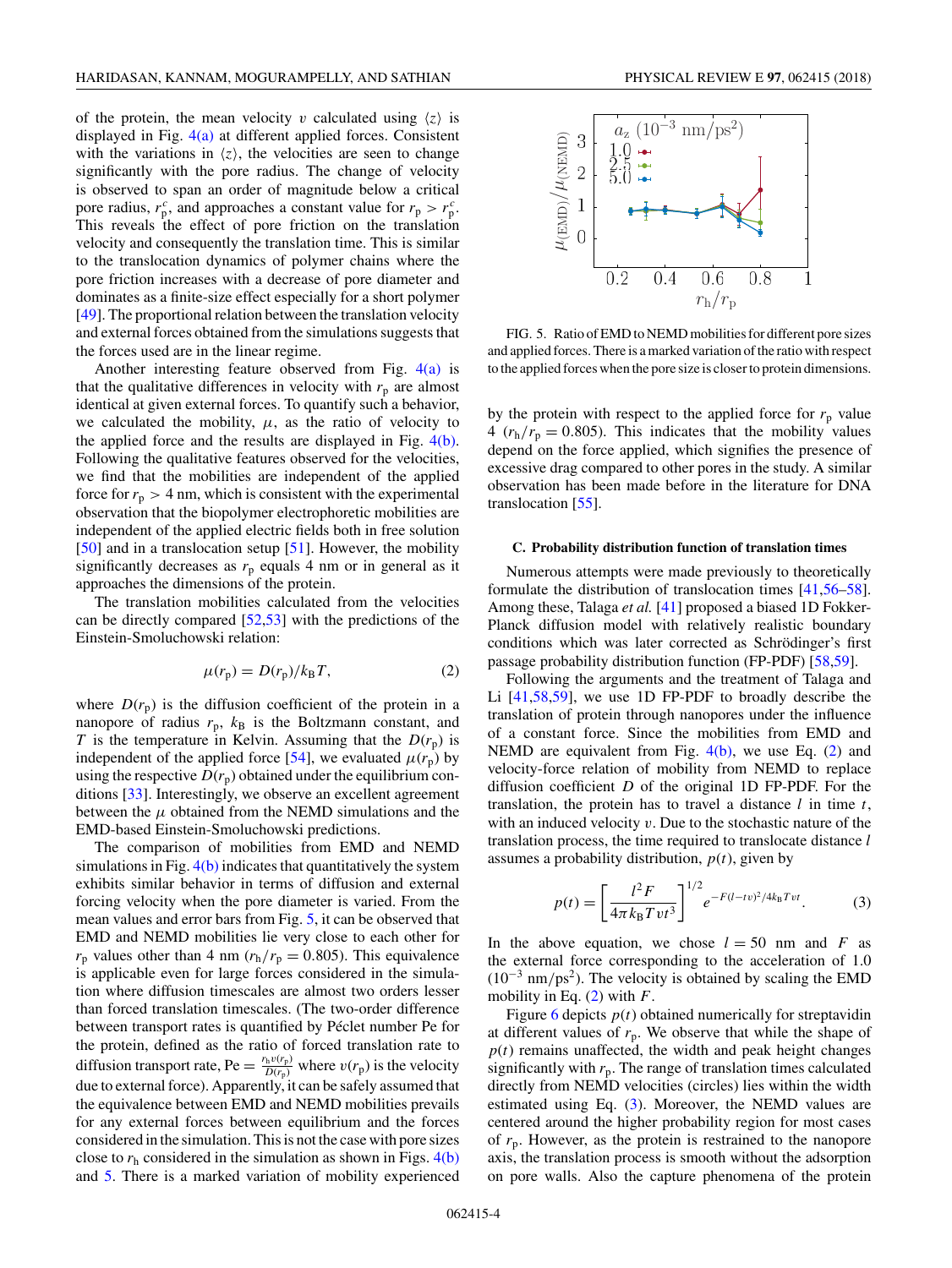<span id="page-4-0"></span>

FIG. 6. Probability distribution  $p(t)$  of translation times at different  $r_p$  obtained numerically using Eq.  $(3)$  for streptavidin in nanopores for *F* correspeonding to external acceleration of 1.0 (10−<sup>3</sup> nm*/*ps2). The circles indicate the translation times calculated with the velocities obtained from ten independent NEMD trajectories, and agrees well with the EMD-based predictions using Eq. [\(3\)](#page-3-0). Note that due to the limitations on computational requirements (a typical problem associated with simulations), we were not able to compute  $p(t)$ directly from NEMD simulations which require roughly  $10^3-10^4$ independent trajectories.

is not modeled within our framework, hence unsuccessful translocation events or collisions [\[60\]](#page-6-0) are not accounted for during the entire simulation. This may lead to an underrepresentation of the long tail of translation times observed in experiments [\[4,](#page-5-0)[24,39\]](#page-6-0).

Another interesting property relevant for the translation experiments is the mean translation time,  $\tau$ , which can be calculated numerically by using the probability distributions as

$$
\tau = \frac{\int_0^\infty t p(t) dt}{\int_0^\infty p(t) dt}.
$$
\n(4)

A comparison of  $\tau$  calculated using Eq. (4) and those obtained directly from NEMD simulations is presented in Fig. 7 at different values of  $r_p$  and external forces. In the figure,  $\tau_{(r_p=\infty)}$ denotes the time required for the protein to travel *l* for  $r_p = \infty$ , which is extracted by fitting the data to  $\tau_0 e^{\lambda(r_h/r_p)} + \tau_{(r_p=\infty)}$ , where  $\tau_0$  and  $\lambda$  are fitting parameters. The mean translation times calculated from NEMD simulations are seen to decrease rapidly with nanopore radius and approaches  $\tau_{(r_p=\infty)}$  as shown



FIG. 7. Translation time *τ* dependency on nanopore radius. Data for NEMD simulations and 1D diffusion model at different applied forces collapses on a universal curve. Translation times evaluated using Eq. (4) (1D model) agrees with those obtained from the NEMD simulations.

062415-5



FIG. 8. Ratio of the number of solvent beads per nanometer for the distance occupied by the protein in the *z* direction  $N_{\text{s-prot}}$ , to the number of solvent beads per nanometer for the rest of the pore length *N*s-pore versus pore radii. The ratio indirectly indicates the volume occupied by the protein in comparison to solvent, if the pore length is exactly the *z* dimension of the protein.

in Fig. 7. The translation times predicted from the 1D FP-PDF model agree well with the NEMD results for most values of *r*p, although it differs for pores similar in size to the protein. Moreover, the changes in  $\tau$  with  $r_p$  are consistent with the results presented in Fig.  $4(a)$ . Additionally, the qualitative features of  $\tau$  are very similar to those reported for voltagedriven DNA translocation through solid-state nanopores [\[60\]](#page-6-0).

The ability of the 1D diffusion model in predicting the qualitative features of  $\tau$  and capturing the physics of translation are promising despite ignoring details such as electro-osmotic gradients, electrostatic charge distribution,the shape of protein, etc. Overall, the qualitative agreement between the 1D diffusion model and NEMD simulations helps in rationalizing the significance of diffusion-dependent mechanisms in governing the translation of proteins in nanopores.

### **D. Nature of drag on the protein**

An interesting question will be the source of increase in drag on the protein as the pore diameter approaches hydrodynamic radius,  $r<sub>h</sub>$ . From Figs. 7 and [5,](#page-3-0) it is evident that for the pores with least two diameters considered in the simulation, there is a disparity with respect to velocity or time required for the protein translation. This is in line with the diffusion coefficient variation related to change in pore size expressed in a previous EMD study [\[33\]](#page-6-0). While most of the protein translation times corresponding to different pore sizes follow the frictional drag relationship  $[\sim r_h/(r_p - r_h)]$  [\[60\]](#page-6-0), cases of  $r_p$  with 4 and 4.5  $(r_h/r_p)$  value 0.805 and 0.716, respectively) show considerable deviation from this relation. Thus, it can be inferred that, for large pores the drag is mainly a hydrodynamic effect but as *r*<sup>h</sup> approaches  $r_p$ , there may be additional effects which contribute to the drag on the protein.

The ratio of the number of solvent beads per nm for the distance occupied by the protein in the *z* direction *N*s-prot to the number of solvent beads per nanometer for the rest of the pore length *N*s-pore is plotted against different pore radii in Fig. 8. This indicates the number of solvent beads occupying the pore volume along with the protein, if the pore length is exactly the *z* dimension of the protein. From Fig. 8, it is observed that for a given *z* dimension of the protein, the number of solvent beads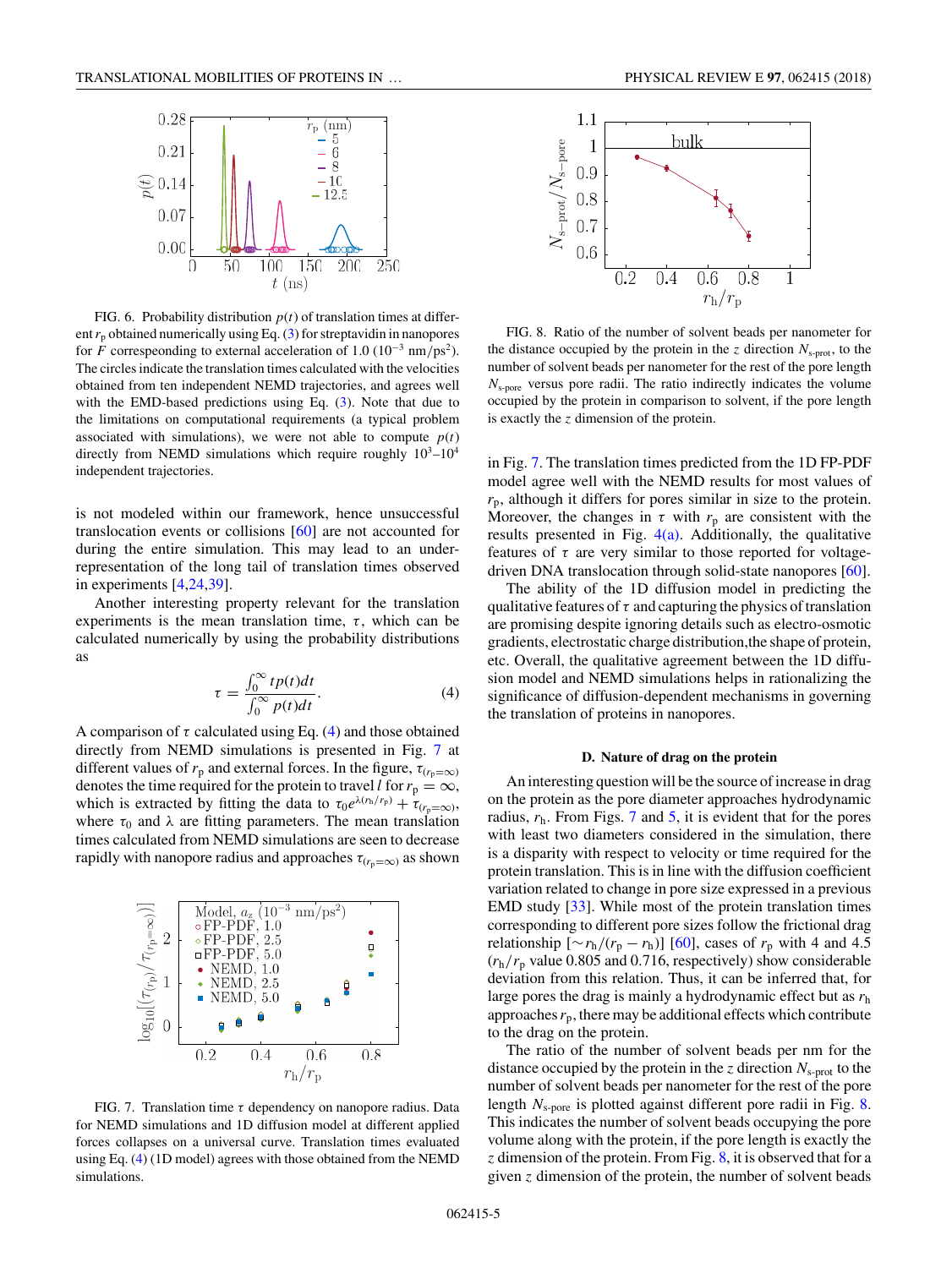<span id="page-5-0"></span>

FIG. 9. Nonbonded interaction between the pore and protein for different pore sizes.  $r_p$  4 and 4.5 nm  $(r_h/r_p)$  value 0.805 and 0.716, respectively) exhibits non-negligible values of interaction compared to other values of  $r_p$  considered.

is just two times the number of protein beads for the least pore diameter. This leads to the inference that the protein occupies considerable volume inside the pore in comparison to solvent beads. Most importantly, since the maximum dimension *m* of the protein is around 6.5 nm throughout the simulation, for the least pore diameter case, the solvent may form a thin film between the pore and the protein or sparsely distributed solvent clusters may exist between the protein and the nanopore surface.

Apart from the above analysis, accounting for the nonbonded interaction between the pore and protein as shown in Fig. 9 reveals that there is a non-negligible interaction between the pore and protein for the case of two nanopores with the least diameters considered in the study. Thus the drag may be caused due to the presence of a thin film of solvent or due to a direct nonbonded interaction between the pore and protein, or both. While it can be speculated from the above analyses that the drag increase is mainly due to the nonbonded interaction between the protein and pore, further analyses are required for a conclusive understanding of the underlying mechanisms.

## **IV. CONCLUDING REMARKS AND OUTLOOK**

To conclude, the mechanisms governing protein translation through nanopores are investigated in this work by considering a coarse-grained protein (streptavidin) with model nanopores using molecular dynamics simulations. To accelerate the translation process within computationally tractable timescales, we applied external forces of different magnitudes on proteins. Nanopores of varying radii ranging from 4 to 12.5 nm (*r*h*/r*<sup>p</sup> value 0.805 to 0.258, respectively) that are comparable to the experimental length scales are considered to understand the

effects of pore size. We simulated the translation process for ten different initial configurations to generate trajectories of 200 ns in each case.

One of the important outcomes of this paper is that the mobilities calculated from the NEMD simulations are comparable to those computed from EMD simulations indicating the similarity in system response to a wide range of forces starting from values close to equilibrium. Also, the diffusion coefficient or the mobilities depends strongly on the pore size which can be used to control the directional or diffusional motion of the protein in nanopores. As a consequence, the mean translation times are observed to be increasing rapidly with decreasing pore sizes which is in good agreement with previous experimental and simulation results [\[60–62\]](#page-6-0).

A stochastic model based on a 1D biased diffusion equation was used to study the translation of proteins in conjunction with molecular dynamics (MD) simulations. The results of such a simplistic model are seen to corroborate the large-scale coarsegrained simulations and provide further significant insights. Specifically, the probability distributions of the translation time indicated larger standard deviations in translation time for smaller pores which are consistent with typical experimental reports [\[60\]](#page-6-0). More interestingly, the average translation times predicted using the stochastic model decrease rapidly with the pore size, which is in excellent agreement with NEMD simulations. Also a two-order increase of translational time signifies the presence of additional effects contributing to drag experienced by the protein, the nature of which needs to be revealed through a separate detailed study. The results presented in this paper provide useful insights on the nanopore design for several applications. For instance, the nanopore may be specifically designed to control protein diffusivity for accurate sequencing or similar applications.

Recent atomistic simulations have reported that the changes in water density fluctuations in a proton channel can potentially initiate active binding sites for the target molecules subjected to translation [\[43,44\]](#page-6-0). In the drug design community, such an observation is expected to generate significant interest in the quest for potential inhibitors of the proton channel. Similar phenomena could arise when protein is subjected to translation in thin nanopores, where the degree of hydration of protein becomes crucial. Explicitly, the preferential interactions between nanopores and protein's residues play a major role in the translation process. We note that while the protein is restrained along the nanopore axis in the present model, it is highly desirous to understand the importance of the solvent mediated dry-wet mechanism of protein translation process and the manner in which they are influenced by the nanopore size.

- [1] M. Muthukumar, Polymer Translocation, *Investigations on the Theory of Brownian Movement* (CRC Press, Boca Raton, FL, 2011).
- [2] H. Kumar, Y. Lansac, M. A. Glaser, and P. K. Maiti, [Soft Matter](https://doi.org/10.1039/c0sm01517b) **[7](https://doi.org/10.1039/c0sm01517b)**, [5898](https://doi.org/10.1039/c0sm01517b) [\(2011\)](https://doi.org/10.1039/c0sm01517b).
- [3] [S. M. Bezrukov, I. Vodyanoy, and V. A. Parsegian,](https://doi.org/10.1038/370279a0) Nature (London) **[370](https://doi.org/10.1038/370279a0)**, [279](https://doi.org/10.1038/370279a0) [\(1994\)](https://doi.org/10.1038/370279a0).
- [4] J. Kasianowicz, E. Brandin, D. Branton, and D. Deamer, [Proc. Natl. Acad. Sci. USA](https://doi.org/10.1073/pnas.93.24.13770) **[93](https://doi.org/10.1073/pnas.93.24.13770)**, [13770](https://doi.org/10.1073/pnas.93.24.13770) [\(1996\)](https://doi.org/10.1073/pnas.93.24.13770).
- [5] C. Y. Kong and M. Muthukumar, [J. Am. Chem. Soc.](https://doi.org/10.1021/ja055695o) **[127](https://doi.org/10.1021/ja055695o)**, [18252](https://doi.org/10.1021/ja055695o) [\(2005\)](https://doi.org/10.1021/ja055695o).
- [6] M. Wanunu, [Phys. Life Rev.](https://doi.org/10.1016/j.plrev.2012.05.010) **[9](https://doi.org/10.1016/j.plrev.2012.05.010)**, [125](https://doi.org/10.1016/j.plrev.2012.05.010) [\(2012\)](https://doi.org/10.1016/j.plrev.2012.05.010).
- [7] F. Haque, J. Li, H.-C. Wu, X.-J. Liang, and P. Guo, [Nano Today](https://doi.org/10.1016/j.nantod.2012.12.008) **[8](https://doi.org/10.1016/j.nantod.2012.12.008)**, [56](https://doi.org/10.1016/j.nantod.2012.12.008) [\(2013\)](https://doi.org/10.1016/j.nantod.2012.12.008).